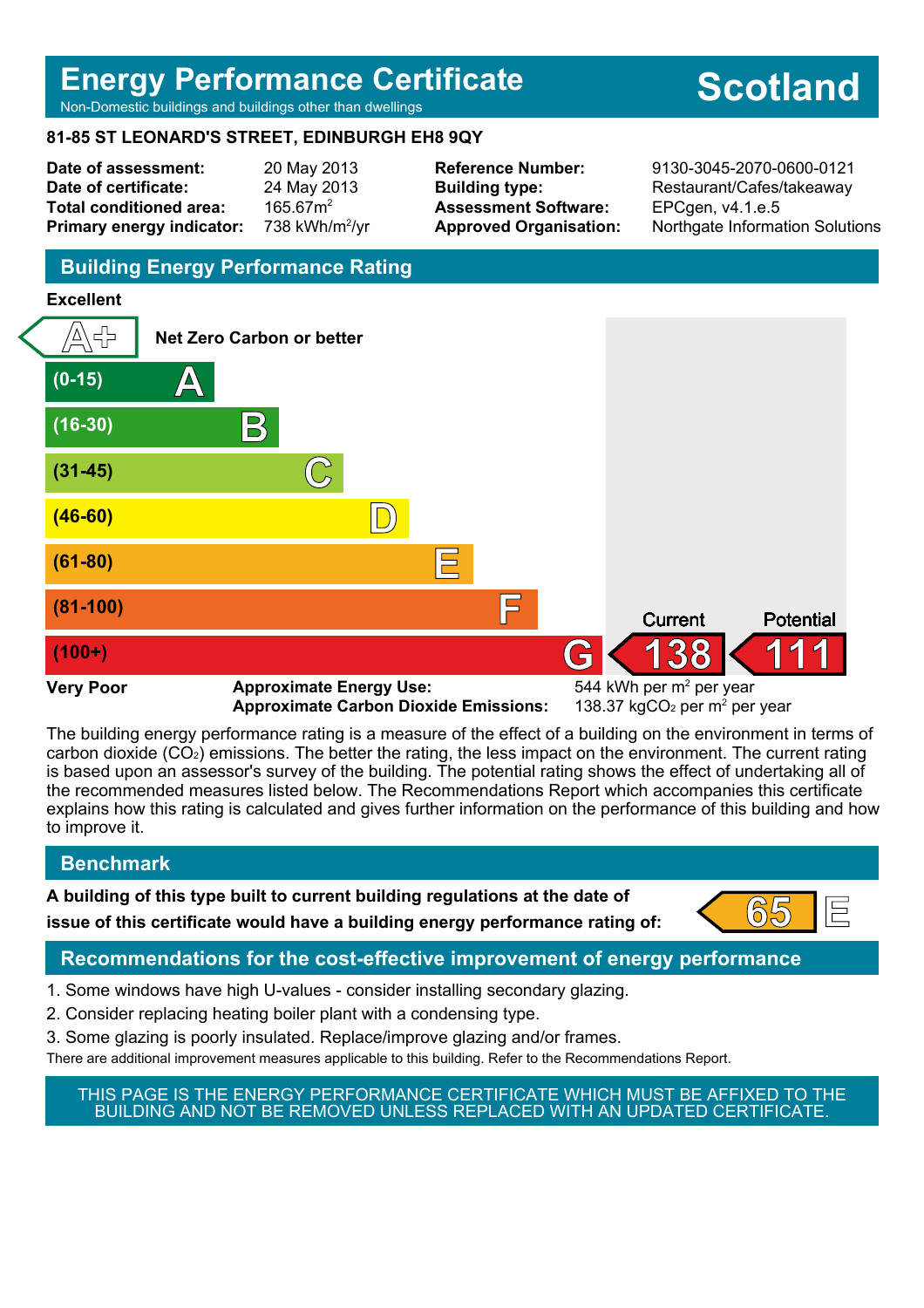#### **Background**

This section provides additional information regarding the building and your energy assessment.

| A3/A4/A5 Restaurant and Cafes/Drinking<br>Establishments and Hot Food takeaways |
|---------------------------------------------------------------------------------|
| 166m <sup>2</sup>                                                               |
| <b>NaturalGas</b>                                                               |
| HeatingandNaturalVentilation                                                    |
| Renewable energy source:<br>None                                                |
| Grid supplied                                                                   |
|                                                                                 |

The Recommendations Report provides additional information in support of your Energy Performance Certificate. It was produced in line with the Government's approved calculation methodology and is based upon output from CLG, iSBEM, v4.1.e, SBEM, v4.1.e.5.

This calculates energy used in the heating, hot water provision, lighting and ventilation of your building. Different fuels produce different amounts of carbon dioxide for every kilowatt hour (kWh) of energy used. The calculation methodology therefore applies fuel emission factors to energy use for each fuel used to give an overall rating for your building. This assessment covers all fixed building services but excludes energy used in portable appliances, office equipment and for industrial processes.

As buildings can be used in different ways, energy use is calculated using standard occupancy assumptions which may be different from the way you use your building. The rating also uses national weather information to allow comparison between the performance of similar buildings in different parts of Scotland.

Further information on the assessment process and approved software tools can be found online at: www.scotland.gov.uk/epc.

#### **Recommendations for improvement**

This section lists the improvement measures recommended on your Energy Performance Certificate and further action you can take to improve the performance of your building. These measures have been checked by your assessor as being appropriate for your building and are listed under four headings: short payback period, medium payback period, long payback period and other improvement measures.

The calculation tool has automatically produced a set of recommendations which are reviewed by your assessor to ensure that they are relevant to the building and its use. The assessor may add or remove recommendations and may also have commented on the recommendations based upon their professional knowledge and expertise. This may include inserting additional recommendations or measures under 'other recommendations' (see below).

Note that these recommendations do not include advice on matters relating to the operation and maintenance of your building as such cannot be identified or represented within the calculation process.

# Implementing improvements - legal disclaimer.

The advice provided in this Recommendations Report is intended to be for information only. Recipients of this report are advised to seek further professional advice before making any decision on how to improve the energy performance of the building.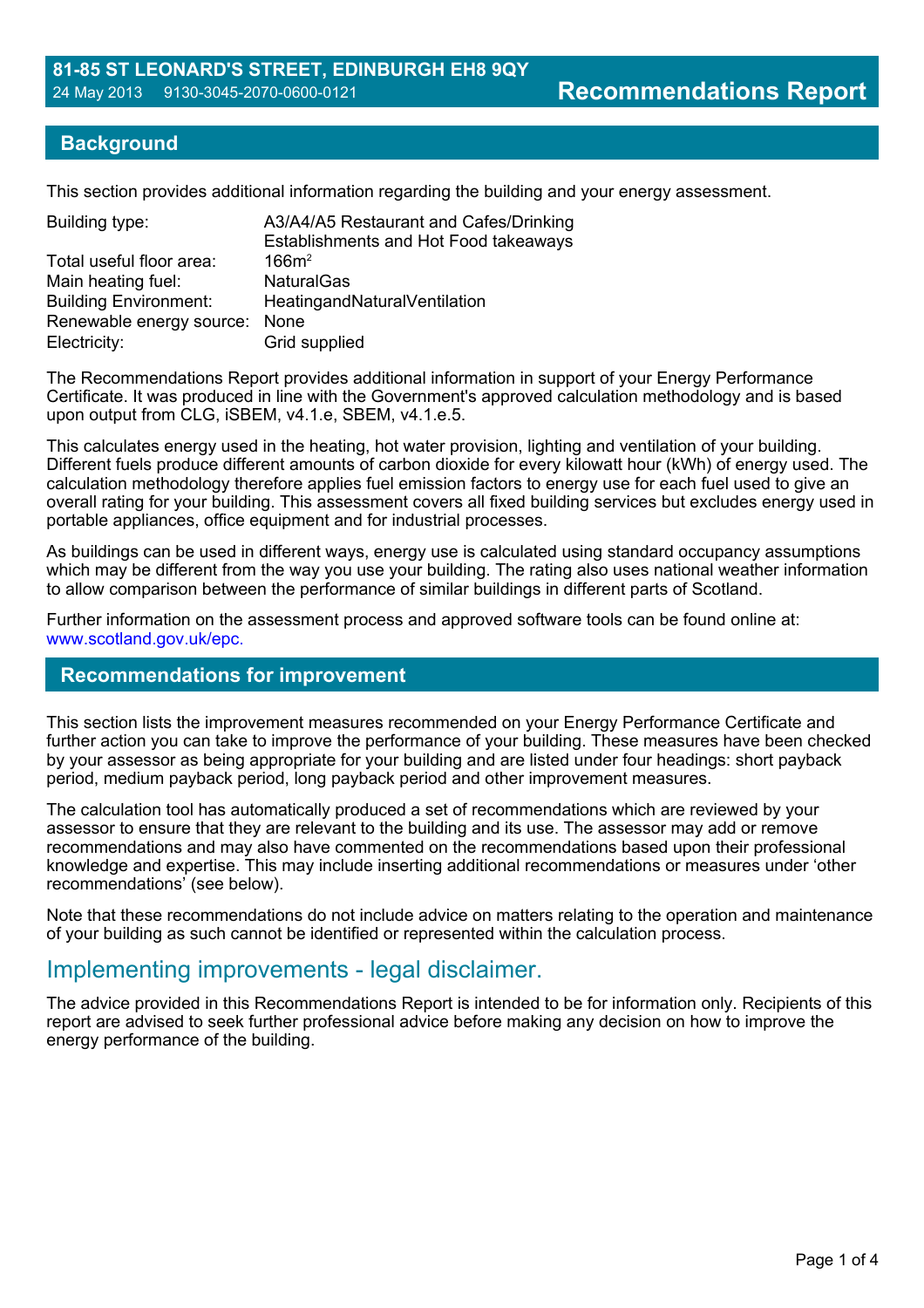#### **Recommended measures with a short payback period (less than 3 years)**

| <b>Recommendations (short payback)</b>                                   | <b>Potential Impact</b> |
|--------------------------------------------------------------------------|-------------------------|
| Some windows have high U-values - consider installing secondary glazing. | <b>MEDIUM</b>           |
| Consider replacing heating boiler plant with a condensing type.          | <b>HIGH</b>             |
| Some glazing is poorly insulated. Replace/improve glazing and/or frames. | MEDIUM                  |

#### **Recommended measures with a medium payback period (3 to 7 years)**

| <b>Recommendations (medium payback)</b>                             | <b>Potential Impact</b> |
|---------------------------------------------------------------------|-------------------------|
|                                                                     |                         |
| Recommended measures with a long payback period (more than 7 years) |                         |
| <b>Recommendations (long payback)</b>                               | <b>Potential Impact</b> |

# Other measures

This section lists other measures selected by your assessor based upon an understanding of the building and/or a valid existing Recommendations Report.

**Your assessor has not identified other measures for this building.**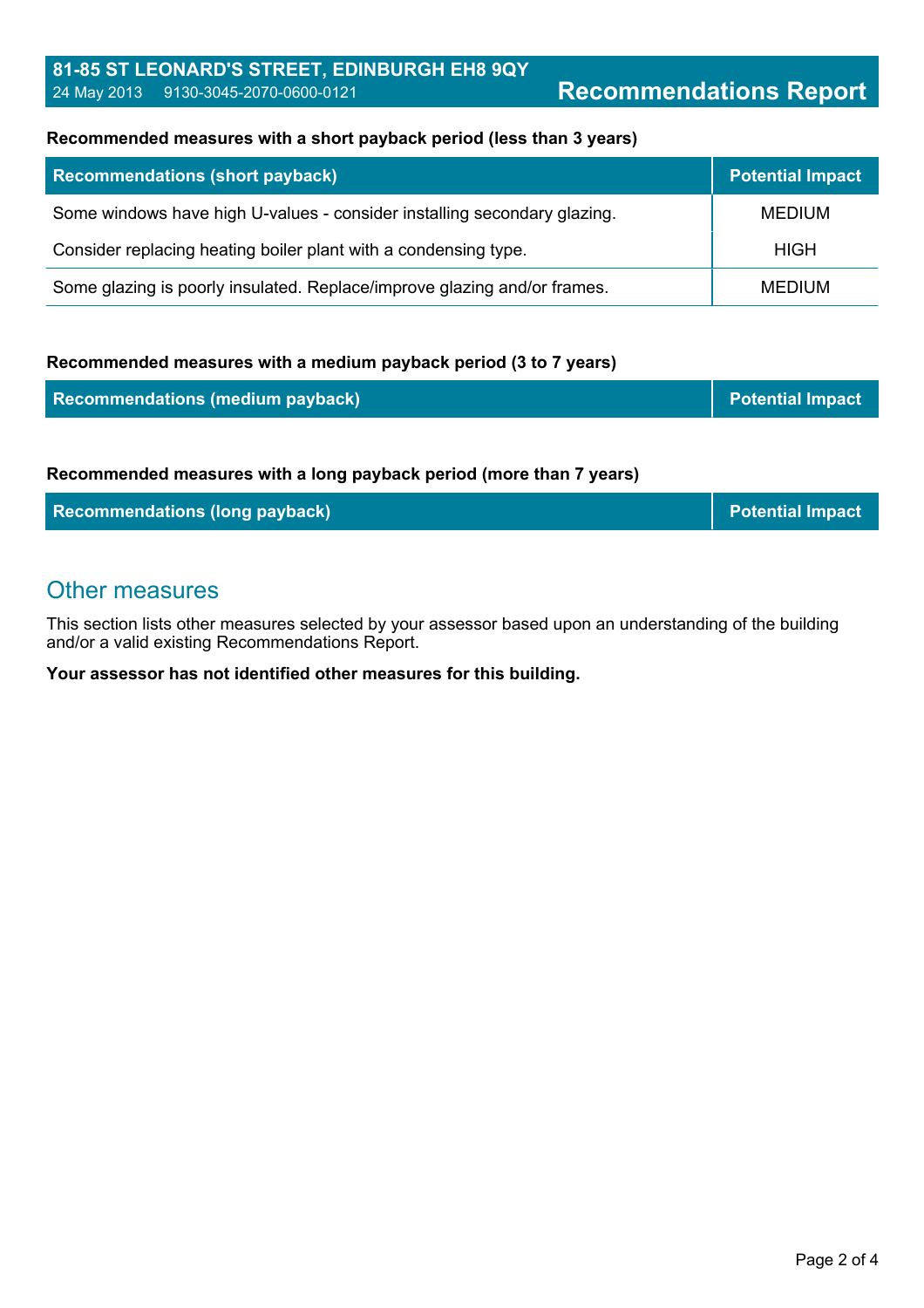# Payback period:

Payback periods are based upon data provided by Good Practice Guides and Carbon Trust energy survey reports and are average figures calculated using a simple payback method. It is assumed that the source data is correct and accurate, using up to date information.

They should be considered indicative. The figures have been calculated as an average across a range of buildings and may therefore differ from the actual payback period for the building being assessed. It is recommended that the cost effectiveness and payback of each suggested measure be further investigated before making any decision on how to improve the energy efficiency of your building.

# Carbon Impact:

Each measure is assigned a low, medium or high potential impact on the energy efficiency of your building. This relates to their potential to reduce carbon dioxide emissions arising from energy used in your building. For automatically generated recommendations, the carbon impact is determined by the approved software but may be adjusted by your assessor based upon their knowledge of the building. The impact of 'other recommendations' is determined by the assessor.

# **Comparative assessment - Feed-in Tariff**

Eligibility for standard tariff for solar PV under the DECC Feed-in Tariff initiative is contingent on a minimum energy efficiency requirement being met. This requires a building to have an EPC band of D or better. Further information can be found at: www.decc.gov.uk/fits This requirement is based upon the means of determining EPC band which is used in England & Wales.

**If calculated using this process, but using Scottish climate data, your building would currently have an EPC band of C (and a rating of 64).**

### **Requirements under section 63 of the Climate Change (Scotland) Act**

From 1 September 2016, regulations require the assessment and improvement of existing non-domestic buildings with an area of more than 1,000 m². See www.gov.scot/section63 for information.

As this building does not exceed 1,000 m<sup>2</sup> in area, it is not currently subject to these regulations.